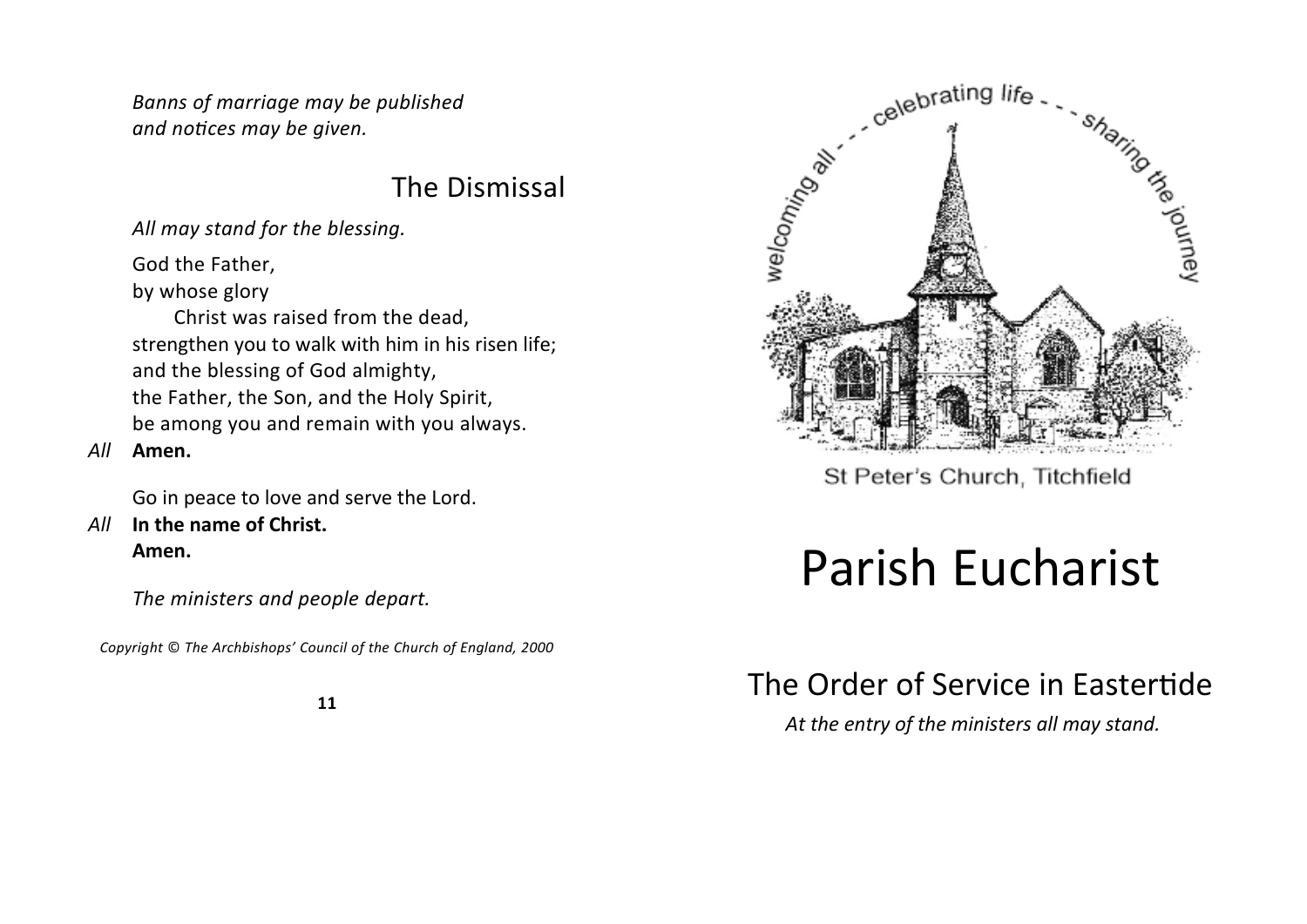## The Greeting

Grace, mercy and peace from God our Father and the Lord Jesus Christ be with you

*All* **and also with you.**

Alleluia. Christ is risen.

*All* **he is risen indeed. Alleluia.**

### Prayer of Preparation

*All* **Almighty God,**

**to whom all hearts are open, all desires known, and from whom no secrets are hidden: cleanse the thoughts of our hearts by the inspiration of your Holy Spirit, that we may perfectly love you, and worthily magnify your holy name; through Christ our Lord. Amen.**

**1**

## Giving of Communion

Alleluia. Christ our Passover is sacrificed for us.

*All* **Therefore let us keep the feast. Alleluia.**

# Prayer after Communion

### *The Post Communion Prayer is said, and then*

### *All* **Father of all,**

**we give you thanks and praise, that when we were still far off you met us in your Son and brought us home. Dying and living, he declared your love, gave us grace, and opened the gate of glory. May we who share Christ's body live his risen** 

#### **life;**

**we who drink his cup bring life to others; we whom the Spirit lights give light to the world. Keep us firm in the hope you have set before us, so we and all your children shall be free, and the whole earth live to praise your name; through Christ our Lord. Amen.**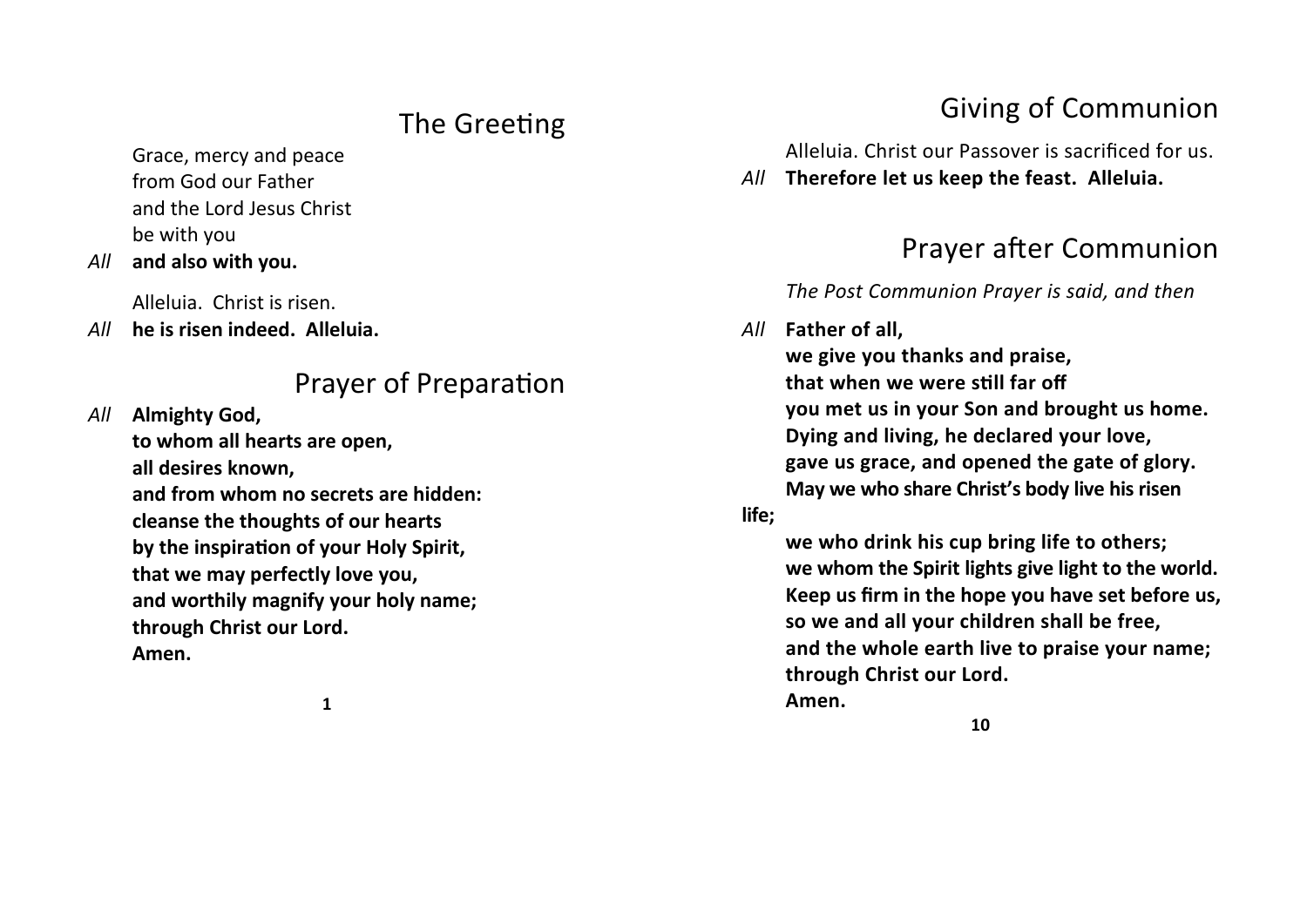### The Lord's Prayer

Let us pray with confidence as our Saviour taught us

*All* **Our Father, who art in heaven, hallowed be thy name; thy kingdom come; thy will be done; on earth as it is in heaven, Give us this day our daily bread. And forgive us our trespasses, as we forgive those who trespass against us. And lead us not into temptation; but deliver us from evil. For thine is the kingdom, the power and the glory, for ever and ever. Amen.**

## Breaking of the Bread

We break this bread to share in the body of Christ.

*All* **Though we are many, we are one body, because we all share in one bread.**

# Prayers of Penitence

Christ our passover lamb has been sacrificed for us. Let us therefore rejoice by putting away all malice and evil and confessing our sins with a sincere and true heart.

*Silence is kept.*

Like Mary at the empty tomb, we fail to grasp the wonder of your presence. Lord, have mercy.

### *All* **Lord, have mercy.**

Like the disciples behind locked doors, we are afraid to be seen as your followers. Christ, have mercy.

**2**

### *All* **Christ, have mercy.**

Like Thomas in the upper room, we are slow to believe. Lord, have mercy.

*All* **Lord, have mercy.**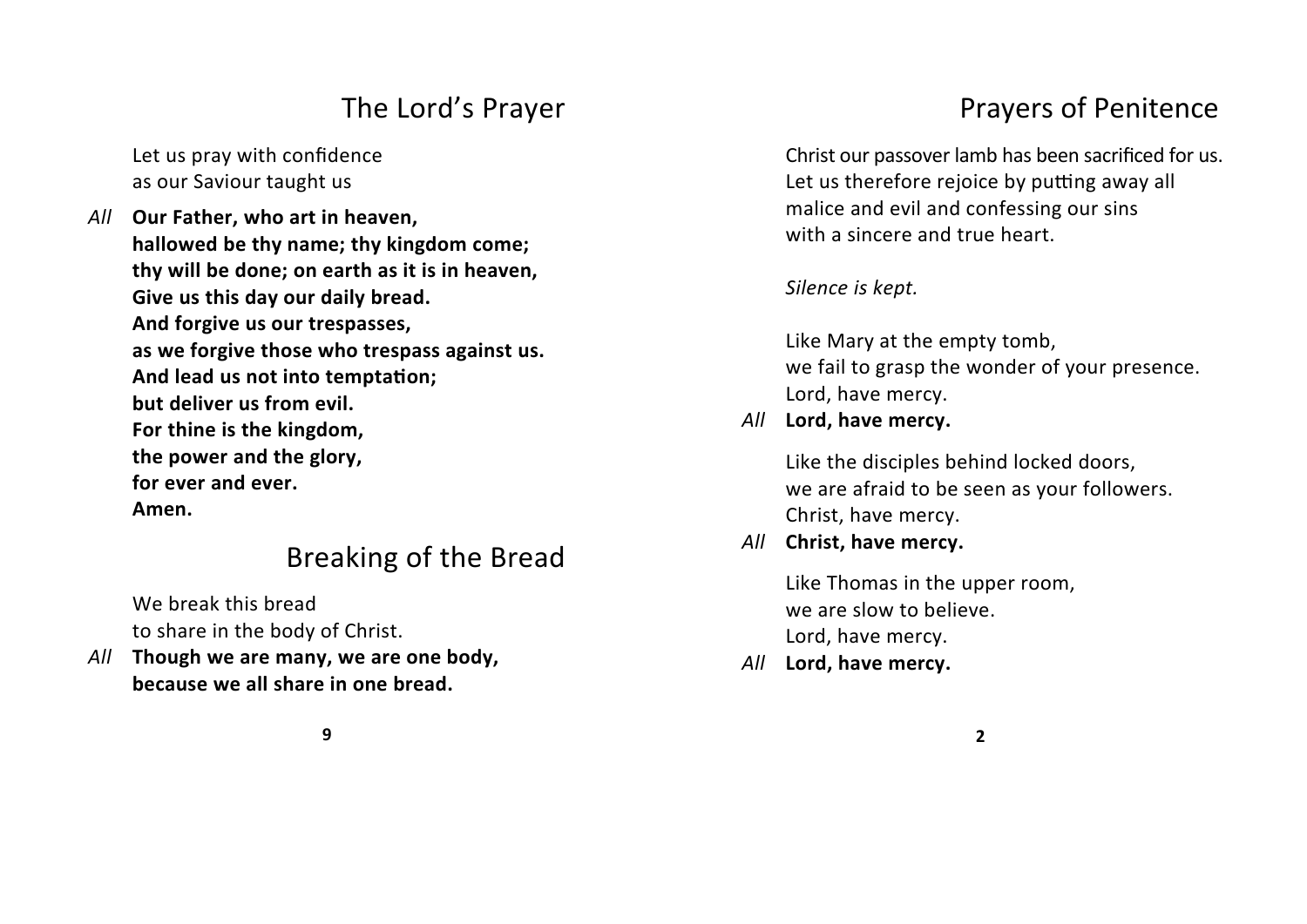#### *The president says*

May the God of love and power forgive you and free you from your sins, heal and strengthen you by his Spirit, and raise you to new life in Christ our Lord.

*All* **Amen.**

### Gloria in Excelsis

*All* **Glory to God in the highest, and peace to his people on earth.**

> **Lord God, heavenly King, almighty God and Father, we worship you, we give you thanks, we praise you for your glory.**

**Lord Jesus Christ, only Son of the Father, Lord God, Lamb of God, you take away the sins of the world: have mercy on us; you are seated at the right hand of the Father: receive our prayer.**

### The Eucharistic Prayer

The Lord is here.

*All* **His Spirit is with us.**

Lift up your hearts.

*All* **We lift them to the Lord.**

Let us give thanks to the Lord our God.

*All* **It is right to give thanks and praise.**

*The president praises God for his mighty acts.*

 *All* **Holy, holy, holy Lord, God of power and might, heaven and earth are full of your glory. Hosanna in the highest. Blessed is he who comes in the name of the Lord. Hosanna in the highest.**

*The president recalls the Last Supper*

Praise to you, Lord Jesus:

*All* **Dying you destroyed our death, rising you restored our life: Lord Jesus, come in glory.** 

*The prayer concludes and all respond boldly*

**8**

*All* **Amen.**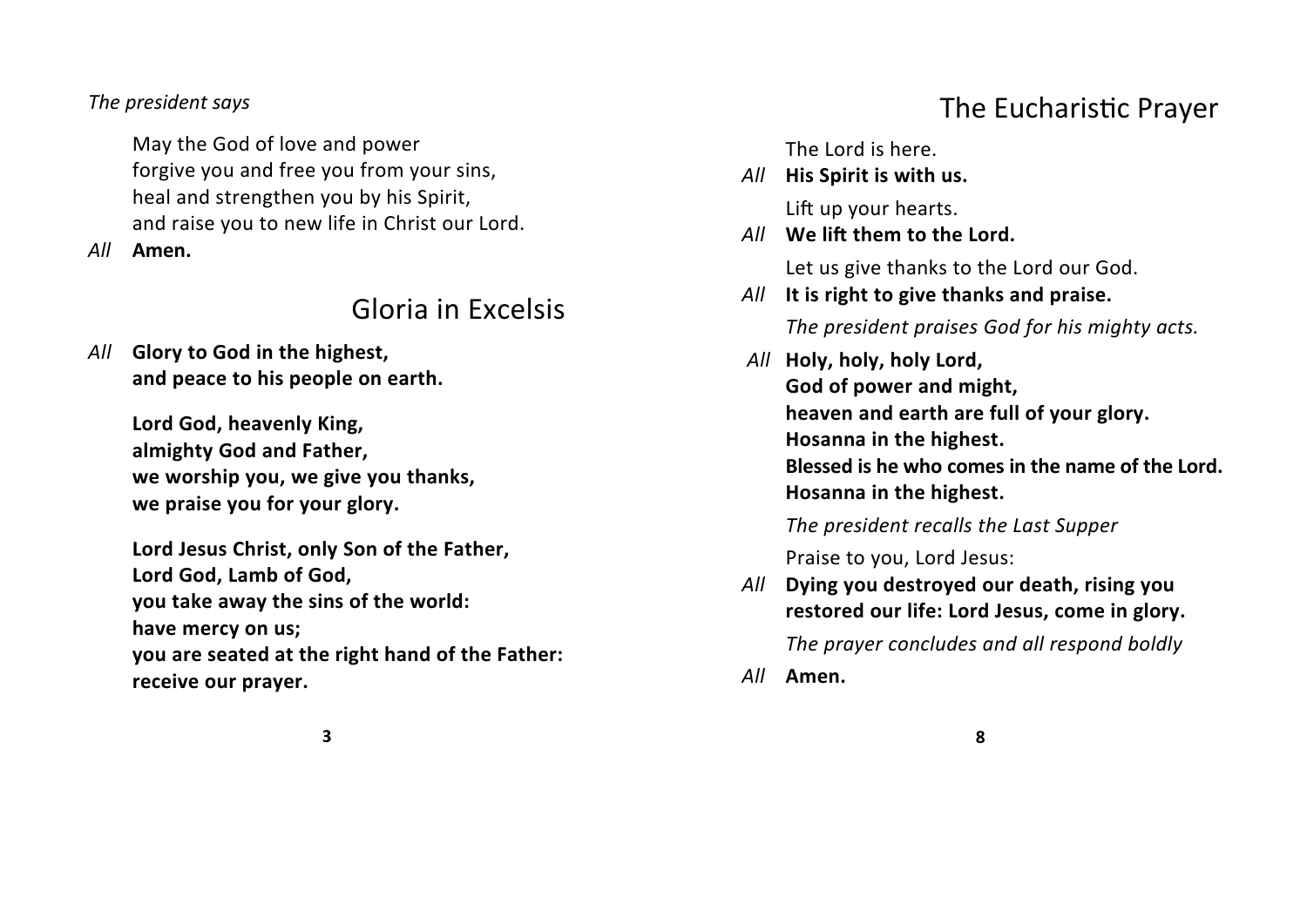### The Peace

The risen Christ came and stood among the disciples and said, 'Peace be with you.' Then were they glad when they saw the Lord. Alleluia.

The peace of the Lord be always with you *All* **and also with you.**

Let us offer one another a sign of peace.

### Preparation of the Table

*The Table is prepared; bread and wine are placed upon it; then the president takes them and says*

Creator of all,

you wash away our sins,

you give us new birth by the Spirit,

and redeem us in the blood of Christ.

As we celebrate the resurrection,

renew your gift of life within us.

We ask this

in the name of Jesus Christ our risen Lord.

*All* **Amen.**

*All* **For you alone are the Holy One, you alone are the Lord, you alone are the Most High, Jesus Christ, with the Holy Spirit, in the glory of God the Father. Amen.**

# The Collect

*The president introduces a moment of silent prayer with the words 'Let us pray.' The Collect is said, and all respond*

*All* **Amen.**

# Readings

*Either one or two readings from Scripture precede the Gospel reading.*

*At the end of each the reader may say*

This is the word of the Lord.

*All* **Thanks be to God.**

**7**